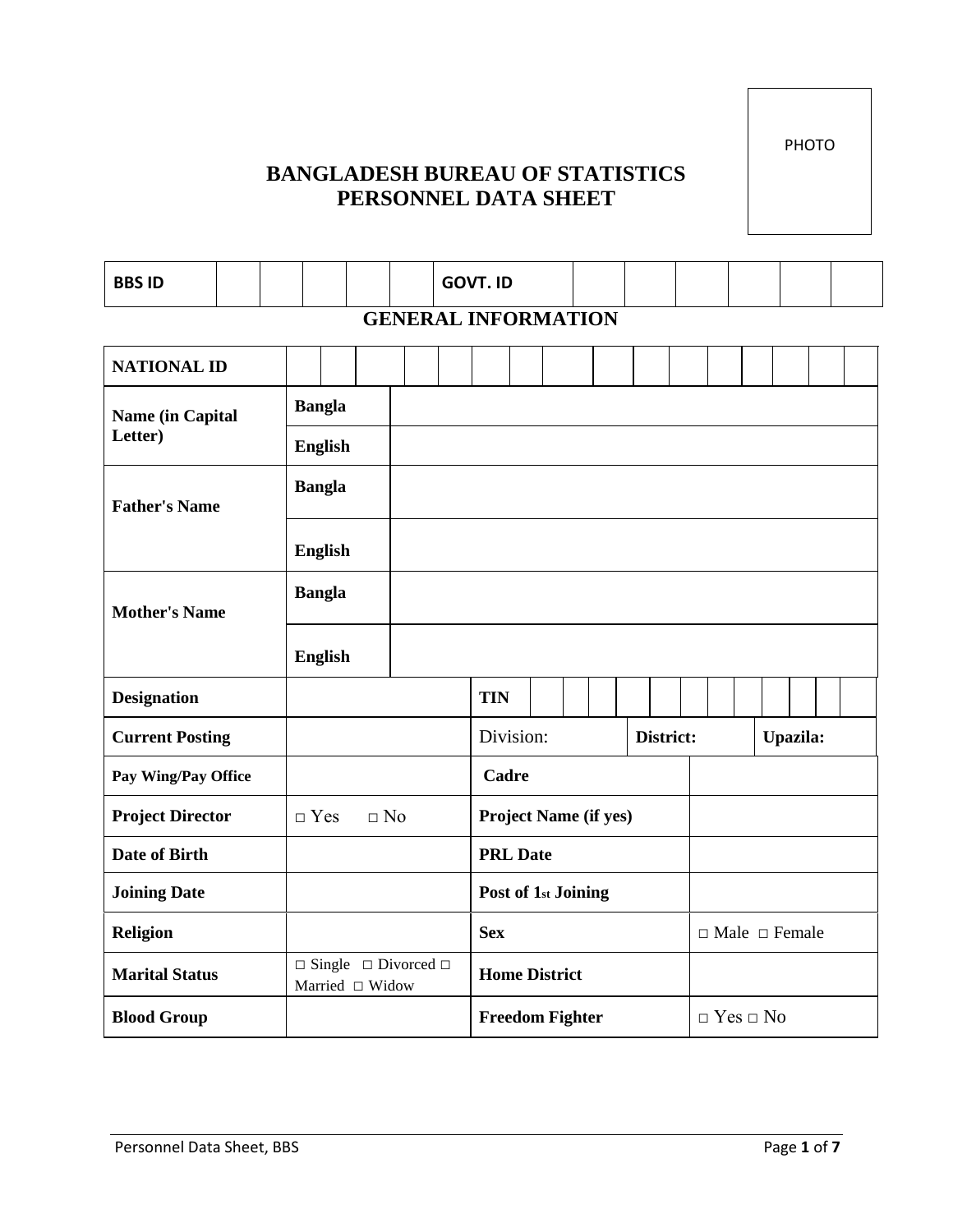|                                               | <b>Freedom Fighter No (Please attached the Certificate)</b> |                              |  |                      |
|-----------------------------------------------|-------------------------------------------------------------|------------------------------|--|----------------------|
| <b>Child / Grand Child of Freedom Fighter</b> |                                                             |                              |  | $\Box$ Yes $\Box$ No |
| <b>Telephone (Office)</b>                     |                                                             | <b>Telephone (Residence)</b> |  |                      |
| <b>Mobile Number</b>                          | <b>E-Mail Address</b>                                       |                              |  |                      |
| <b>Emergency Contact Number</b>               |                                                             |                              |  |                      |
| <b>Contact Person's</b><br><b>Name</b>        |                                                             | <b>Relation</b>              |  |                      |

## **LANGUAGE INFORMATION**

| Language | <b>Read</b> | Write | <b>Speak</b> |
|----------|-------------|-------|--------------|
|          |             |       |              |
|          |             |       |              |
|          |             |       |              |
|          |             |       |              |
|          |             |       |              |

## **PASSPORT DETAILS**

| <b>Passport Number</b> | <b>Place of Issue</b> | Date of Issue | Date of Expire |
|------------------------|-----------------------|---------------|----------------|
|                        |                       |               |                |
|                        |                       |               |                |

## **DRIVING LICENSE DETAILS**

| <b>Driving License No</b> | <b>Place of Issue</b> | Date of Issue | Date of Expire |
|---------------------------|-----------------------|---------------|----------------|
|                           |                       |               |                |
|                           |                       |               |                |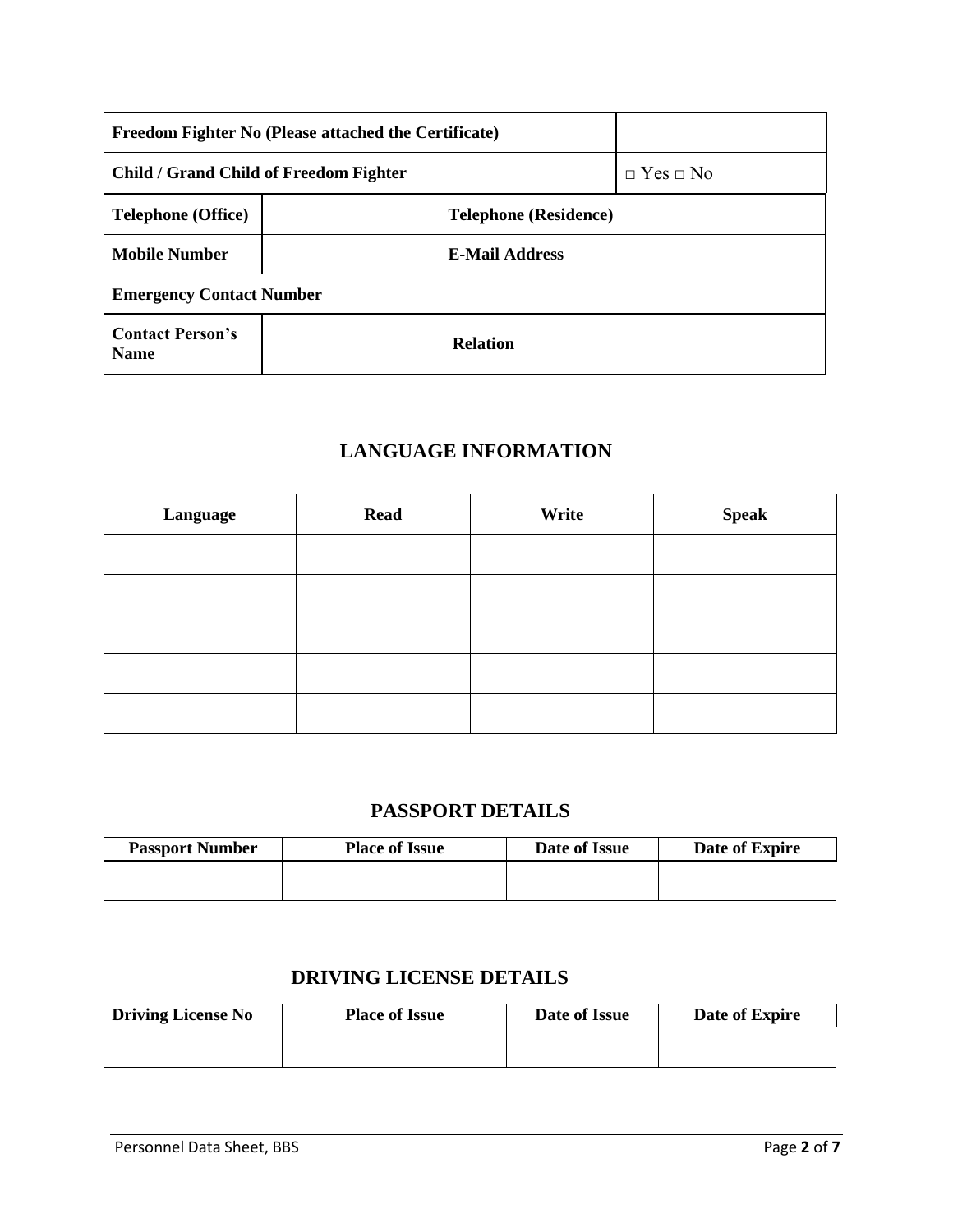### **SPOUSE INFOMATION**

| <b>Spouse Name</b>       | <b>Bangla</b> |                    |  |
|--------------------------|---------------|--------------------|--|
|                          | English       |                    |  |
| Occupation               |               | <b>Designation</b> |  |
| Organization             |               | Location           |  |
| <b>Home District</b>     |               | <b>Blood Group</b> |  |
| <b>Highest Education</b> |               |                    |  |

## **CHILDREN INFORMATION**

| <b>Name in English</b> | Date of Birth | <b>Sex</b> | <b>Blood Group</b> |
|------------------------|---------------|------------|--------------------|
|                        |               |            |                    |
|                        |               |            |                    |
|                        |               |            |                    |
|                        |               |            |                    |
|                        |               |            |                    |
|                        |               |            |                    |

## **ADDRESS INFOMATION**

| <b>Permanent Address</b>            |                  |  |  |  |  |  |  |
|-------------------------------------|------------------|--|--|--|--|--|--|
| <b>Village/House No. &amp; Road</b> |                  |  |  |  |  |  |  |
| <b>Post Office</b>                  | <b>Post Code</b> |  |  |  |  |  |  |
| <b>Upazila/Thana</b>                |                  |  |  |  |  |  |  |
| <b>District</b>                     | <b>Telephone</b> |  |  |  |  |  |  |

| <b>Present Address</b>   |                  |  |  |  |  |  |  |
|--------------------------|------------------|--|--|--|--|--|--|
| Village/House No. & Road |                  |  |  |  |  |  |  |
| <b>Post Office</b>       | <b>Post Code</b> |  |  |  |  |  |  |
| <b>Upazila/Thana</b>     |                  |  |  |  |  |  |  |
| <b>District</b>          | <b>Telephone</b> |  |  |  |  |  |  |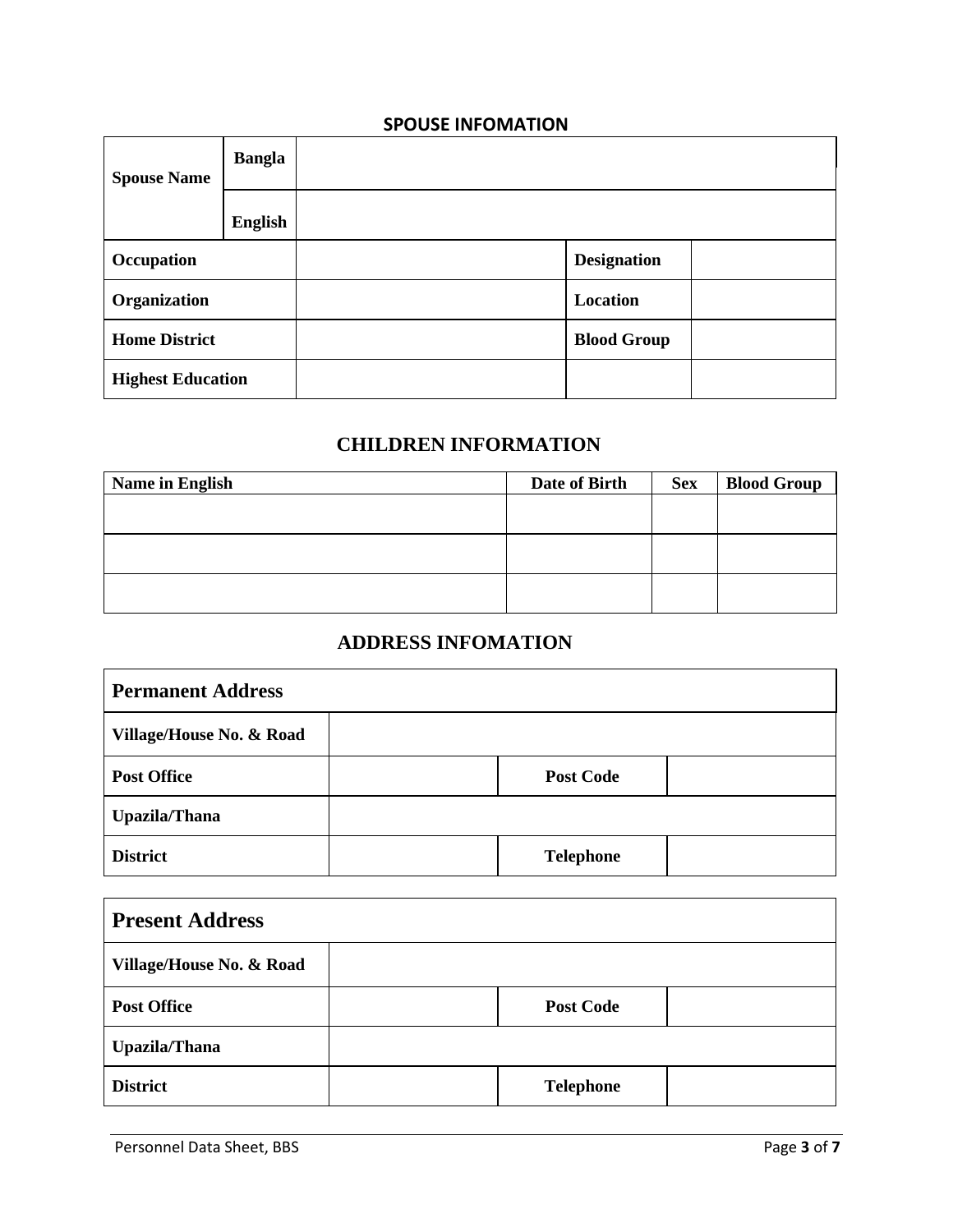| <b>Name of Institution</b> | Board/     | Principal | Certificate/  | Year | Division/    | GPA/        |
|----------------------------|------------|-----------|---------------|------|--------------|-------------|
|                            | University | Subject   | <b>Degree</b> |      | <b>Class</b> | <b>CGPA</b> |
|                            |            |           |               |      |              |             |
|                            |            |           |               |      |              |             |
|                            |            |           |               |      |              |             |
|                            |            |           |               |      |              |             |
|                            |            |           |               |      |              |             |
|                            |            |           |               |      |              |             |
|                            |            |           |               |      |              |             |
|                            |            |           |               |      |              |             |
|                            |            |           |               |      |              |             |
|                            |            |           |               |      |              |             |
|                            |            |           |               |      |              |             |
|                            |            |           |               |      |              |             |

# **EDUCATONAL QUALIFICATION (Most Recent First)**

## **IN-SERVICE (LOCAL) TRAINING (Most Recent First)**

| Course<br><b>Title</b> | <b>Institution</b> | Location | <b>Duration</b> |           |  |  | <b>Position</b> | <b>Sponsoring</b><br><b>Agency</b> | <b>GO</b> Number<br>with Date |
|------------------------|--------------------|----------|-----------------|-----------|--|--|-----------------|------------------------------------|-------------------------------|
|                        |                    |          | From            | <b>To</b> |  |  |                 |                                    |                               |
|                        |                    |          |                 |           |  |  |                 |                                    |                               |
|                        |                    |          |                 |           |  |  |                 |                                    |                               |
|                        |                    |          |                 |           |  |  |                 |                                    |                               |
|                        |                    |          |                 |           |  |  |                 |                                    |                               |
|                        |                    |          |                 |           |  |  |                 |                                    |                               |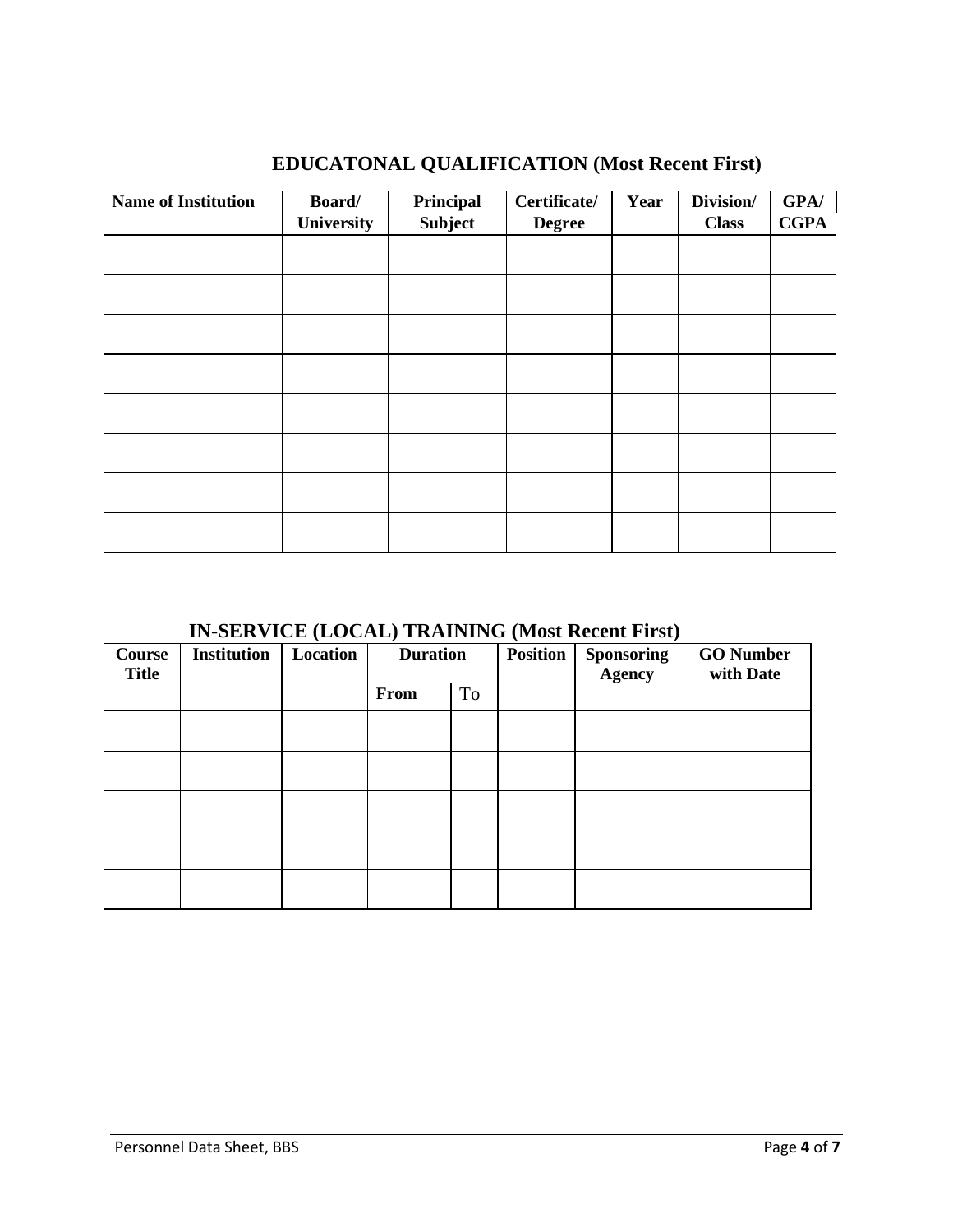## **FOREIGN TOUR (Most Recent First)**

#### **(Including Training/Seminar/Workshop/Meeting/Conference/Study tour etc.)**

| <b>Tour</b><br><b>Type</b> | \ <del>---------</del><br><b>Course</b><br><b>Title</b> | <b>Institution</b> | country | <b>Duration</b> |    | <b>Position</b> | $\ldots$<br><b>Sponsor</b><br>ing | <b>GO</b> Number |
|----------------------------|---------------------------------------------------------|--------------------|---------|-----------------|----|-----------------|-----------------------------------|------------------|
|                            |                                                         |                    |         | From            | To |                 |                                   |                  |
|                            |                                                         |                    |         |                 |    |                 |                                   |                  |
|                            |                                                         |                    |         |                 |    |                 |                                   |                  |
|                            |                                                         |                    |         |                 |    |                 |                                   |                  |
|                            |                                                         |                    |         |                 |    |                 |                                   |                  |
|                            |                                                         |                    |         |                 |    |                 |                                   |                  |

# **FOREIGN TRAVEL (Except those on Foreign Tour)**

| <b>Country Visited</b> | <b>Purpose</b> | <b>Duration</b> |    | <b>GO Number with Date</b> |
|------------------------|----------------|-----------------|----|----------------------------|
|                        |                | From            | To |                            |
|                        |                |                 |    |                            |
|                        |                |                 |    |                            |

### **POSTING INFORMATION (Most Recent First)**

| Post | <b>District</b> | <b>Upazila/Thana</b> | <b>Duration</b> |    | <b>GO</b> Number with<br>Date |
|------|-----------------|----------------------|-----------------|----|-------------------------------|
|      |                 |                      | From            | To |                               |
|      |                 |                      |                 |    |                               |
|      |                 |                      |                 |    |                               |
|      |                 |                      |                 |    |                               |
|      |                 |                      |                 |    |                               |
|      |                 |                      |                 |    |                               |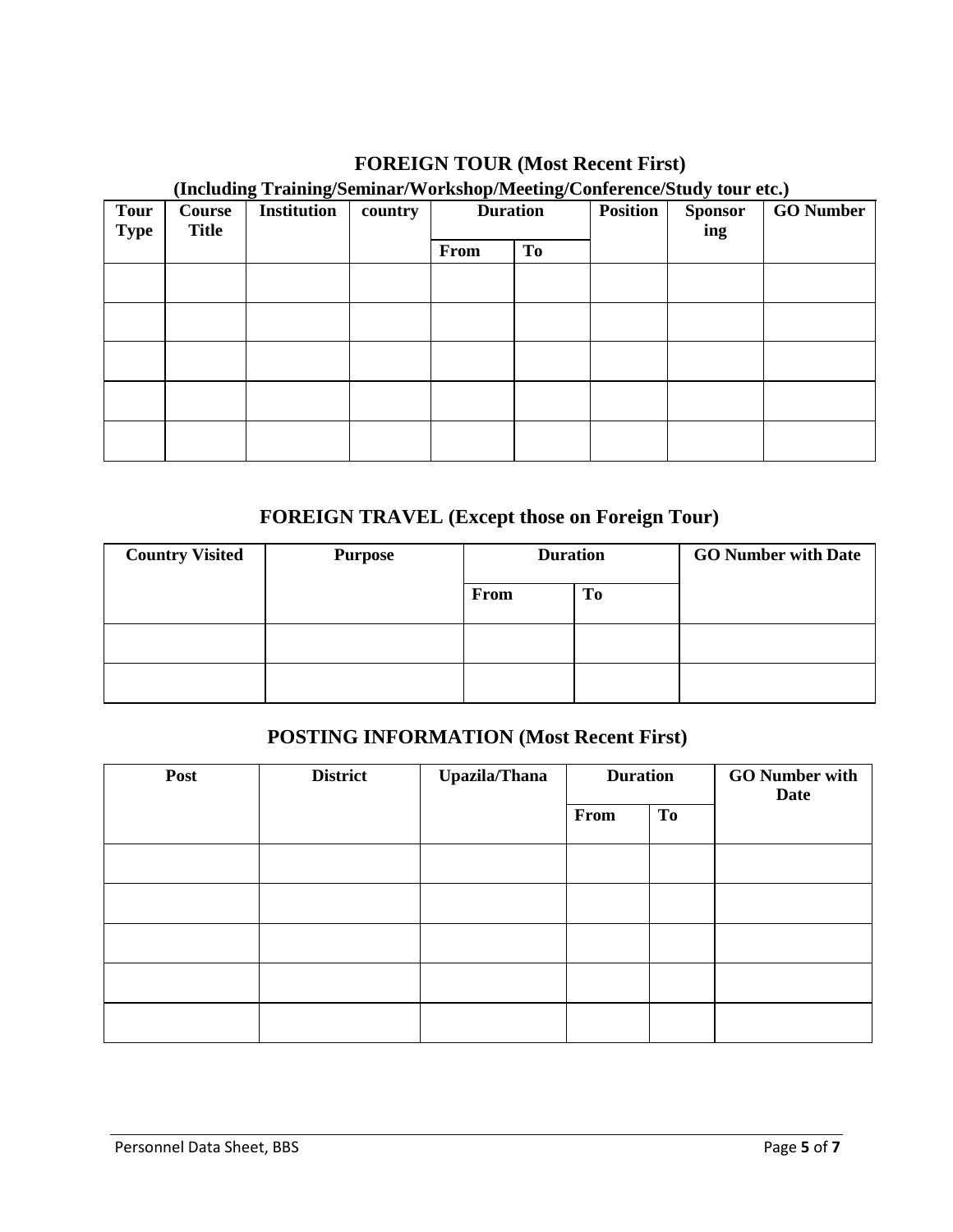## **PROMOTION RECORD (Most Recent First)**

| <b>Designation</b> | <b>Joining Date</b> | <b>Nature of</b><br><b>Promotion</b> | <b>Pay Scale</b> | <b>GO</b> Number with<br>Date |
|--------------------|---------------------|--------------------------------------|------------------|-------------------------------|
|                    |                     |                                      |                  |                               |
|                    |                     |                                      |                  |                               |
|                    |                     |                                      |                  |                               |
|                    |                     |                                      |                  |                               |
|                    |                     |                                      |                  |                               |

## **HONOUR & AWARD**

| <b>Award Title</b> | Ground/Subject | <b>Date</b> |
|--------------------|----------------|-------------|
|                    |                |             |
|                    |                |             |
|                    |                |             |
|                    |                |             |
|                    |                |             |
|                    |                |             |
|                    |                |             |
|                    |                |             |
|                    |                |             |
|                    |                |             |

## **DISCIPLINARY ACTION / CRIMINAL PROSECUTION**

| <b>Punishment Type</b> | <b>Punishment Date</b> | <b>Duration</b> |    | <b>GO</b> Number with<br><b>Date</b> |  |
|------------------------|------------------------|-----------------|----|--------------------------------------|--|
|                        |                        | From            | Тo |                                      |  |
|                        |                        |                 |    |                                      |  |

## **PUBLICATION**

| <b>Books</b> | Periodic<br>als | <b>Monogr</b><br>aph | <b>Journals</b> | <b>Name of Publication/Title</b> | <b>Place</b> | Date |
|--------------|-----------------|----------------------|-----------------|----------------------------------|--------------|------|
|              |                 |                      |                 |                                  |              |      |
|              |                 |                      |                 |                                  |              |      |
|              |                 |                      |                 |                                  |              |      |